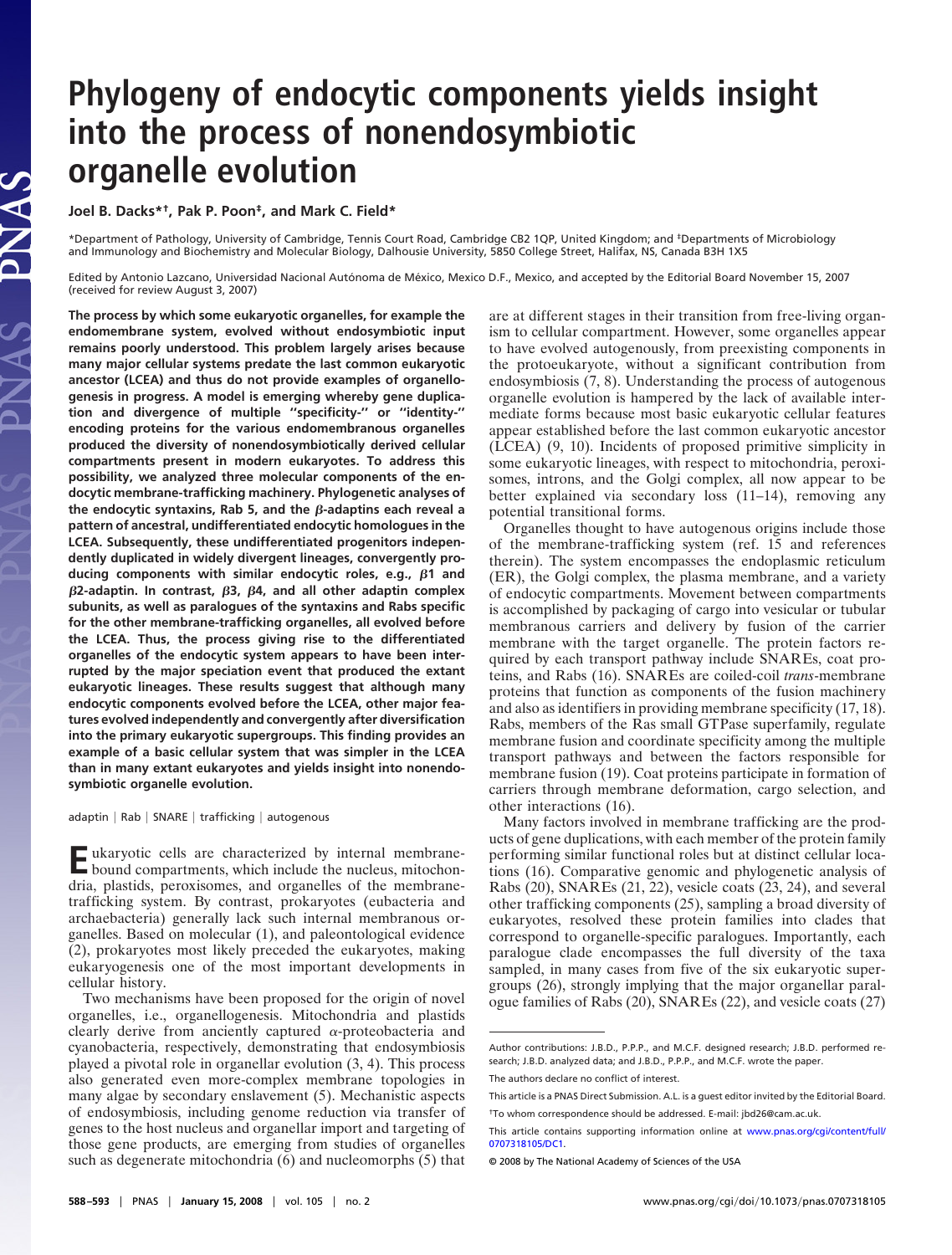were established before the divergence of the existing eukaryotic groups, i.e., before the LCEA.

Incorporation of phylogenetic data has allowed for a molecular model of autogenous organellogenesis to emerge explaining how a single ancestral endomembrane, formed by invagination of the plasma membrane, differentiated into a variety of chemically and topologically distinct membranes (8, 15, 28). In this model, an undifferentiated endomembrane organelle, possessing identity-encoding proteins, would have evolved into two or more distinct organelles via duplications of the genes encoding the identity proteins [\[supporting information \(SI\) Fig. 6\]](http://www.pnas.org/cgi/content/full/0707318105/DC1). As the organelles replicate at cell division, and the protein duplicates diverge in sequence and function over many generations, novel organelle identity is acquired [\(SI Fig. 6\)](http://www.pnas.org/cgi/content/full/0707318105/DC1). Various authors have proposed vesicle coats (8), SNAREs (22), Qa-SNAREs or syntaxins (21), small GTPases (29), and Sec1/Munc18 (SM) proteins (30) as the evolutionarily critical identity-encoding protein. However, because organellar identity is likely to depend on multiple factors, and each of these protein families share the same basic evolutionary pattern of paralogous expansion before the LCEA, it is probable that they all contributed to the origins and evolution of novel endomembrane compartments.

If organellogenesis requires more than one protein family, and if the duplications giving rise to the organellar specific paralogues were not concurrent, then there would be periods when some protein families of an emerging organelle have duplicated although others have not. If, at that point, the protoeukaryotic lineage underwent a radiative speciation event, i.e., the eukaryotic ''big bang'' (31), then those proteins that had already duplicated would resolve into organelle-specific clades encompassing all taxa, whereas those proteins associated with the same organelles or pathway-specific complexes that had not yet duplicated, would resolve into lineage-specific clades [\(SI Fig. 6](http://www.pnas.org/cgi/content/full/0707318105/DC1) *A* and *C*) or else would retain undifferentiated versions active at multiple organelles.

Given that the basic complement of eukaryotic membranetrafficking organelles and major protein families were already established in the LCEA (10, 13, 20, 22, 27, 32), we focus here on a more comprehensive and critical phylogenetic analysis of three protein families of the endocytic system. Essentially, the endocytic system is composed of two interconnected pathways: (*i*) recycling machinery returning receptors and plasma membrane components to the cell surface and (*ii*) degradative machinery transporting molecules to the digestive organelle, i.e., the lysosome or vacuole. We performed phylogenetic analysis of endocytic syntaxins, Rab 5, and the large subunits of adaptin (AP) complexes from representatives of nearly all major lineages of eukaryotes for which genomes have been sequenced. In stark contrast to the evolutionary pattern observed for the other AP subunits and for the syntaxins and Rab paralogues specifically associated with other membrane-trafficking organelles, we have identified three endocytic proteins that have undergone gene duplications, coupled with convergent specialization in organellar location, substantially after the LCEA.

## **Results**

**Evolution of the Anterograde Endocytic Syntaxins (SynE).** In mammals, the SynE homologues, syntaxin 13 and syntaxin 7, are localized at the early endosome or late endosome/lysosome, respectively (33). In *Saccharomyces cerevisiae*, the syntaxin Pep12p acts at the prevacuolar compartment (PVC), whereas Vam3p acts at the vacuole (34). In *Arabidopsis thaliana*, AtPep12 (Syp21) acts at the PVC, whereas AtVam3 (Syp22) is localized at both the PVC and vacuole (35). Previous phylogenetic analyses showed that early and late endosomal syntaxins cluster in a single clade (21, 36). This topology distinguished the SynE subfamily from other endocytically associated syntaxins, such as Tlg2/Syntaxin 16, involved in post-Golgi transport, and marks SynE as one of five major syntaxin subfamilies that evolved before the LCEA.

We sampled representative genomes from the five available eukaryotic supergroups (26) to obtain clear SynE homologues. Initial analysis to identify and remove long-branch sequences [\(SI](http://www.pnas.org/cgi/content/full/0707318105/DC1) [Fig. 7\)](http://www.pnas.org/cgi/content/full/0707318105/DC1) yielded a dataset that was then analyzed by four separate phylogenetic methods (Fig. 1). Surprisingly, SynE paralogues failed to resolve into organelle-specific clades but rather grouped into lineage-specific clades. For example, all flowering plant SynE homologues, including both Syp21 and 22, grouped together with the single green algal sequence as the immediate outgroup. In animals, syntaxins 13 and 7 are clearly the product of a duplication that took place after the proterostome/ deuterostome divergence, i.e., entirely independently of the flowering plant duplications. The rest of the tree was poorly resolved. Nonetheless, at least two independent duplications of SynE, subsequent to the diversification of the major eukaryotic lineages but relatively early in each group, must have occurred.

Because most SynEs have not been functionally characterized, their cellular locations remain uncertain. To explicitly test whether all SynE family members with known early endosomal or lysosomal/vacuolar locations resolve by organismal lineage or rather by location, we performed phylogenetic analysis on seven functionally characterized SynE homologues from three model organisms (Fig. 2). With very strong support, these SynE homologues resolve into lineage-specific clades, each containing syntaxins associated with both the early and late endocytic pathways. Thus, the current configuration of multiple endocytic syntaxins providing functionality for the degradative and recycling pathways is the result of gene duplications that occurred subsequent to the LCEA independently in animals, plants, and fungi. These syntaxin paralogues are derived from a common ancestral gene and have convergently evolved to localize and function at separate endocytic stages [\(SI Fig. 8](http://www.pnas.org/cgi/content/full/0707318105/DC1)*A*).

**Evolution of Early Endosomal Rabs (Rab 5).** The Rab families involved in recycling (Rabs 4, 5, 11) and degradative pathways (Rab 7) form organelle- or pathway-specific clades that evolved before the LCEA (20), with clear phylogenetic separation of Rab 7 and Rab 5 (37). Rab 5 mediates fusion of vesicles to early endosomes (38, 39). Trypanosome Rab 5A and Rab 5B localize to separate endosomal compartments and associate with distinct cargos (39). Rab 5 paralogues in yeast also appear to possess distinct functions, although some redundancy likely exists (40), and similarly nonredundant functionality has been described for mammalian Rab 5 isoforms (41). Previous phylogenetic analyses of Rab 5 paralogues from these three taxa suggested that the last common ancestor of this gene in trypanosomes, yeast, and humans are derived from a single Rab5 gene that was then duplicated in these lineages (42). However, the analysis did not encompass diverse eukaryotic taxa or use methods accounting for rate variation, an important factor that can cause artifacts in phylogenetic reconstruction (31).

Sampling genomes from diverse taxa allowed us to build a more comprehensive Rab 5 dataset, which we subjected to phylogenetic analysis to identify and remove long-branch taxa [\(SI Fig. 9\)](http://www.pnas.org/cgi/content/full/0707318105/DC1). Analysis of the resulting dataset shows that Rab 5 paralogues in vertebrates and in kinetoplastids (Fig. 3 and [SI Fig.](http://www.pnas.org/cgi/content/full/0707318105/DC1) [10\)](http://www.pnas.org/cgi/content/full/0707318105/DC1) are likely the result of independent lineage-specific duplications. Unlike the SynE proteins, the Rabs corresponding to the recycling (Rab 5) and degradative (Rab 7) pathways must have already been distinct genes very early in eukaryotic evolution and before the LCEA (20, 37). However, later lineage-specific functional expansion in the endocytic system appears to have continued for Rab 5 [\(SI Fig. 8](http://www.pnas.org/cgi/content/full/0707318105/DC1)*B*).

**Evolution of the**  $\beta$ **- and**  $\gamma$ **-Subunits of AP Complexes.** The  $AP$ complexes serve as cargo selectors for vesicles entering the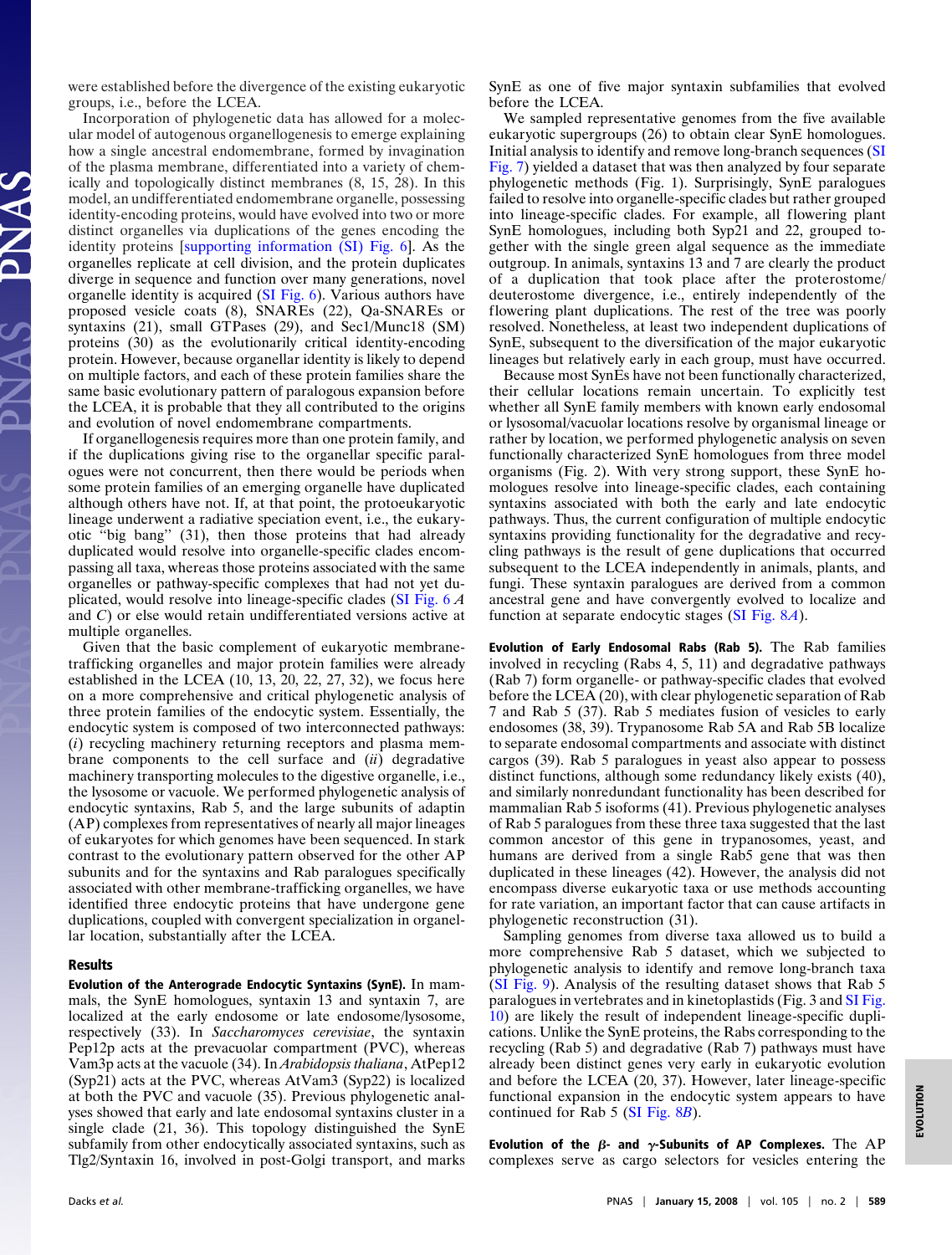

**Fig. 1.** Phylogenetic analysis of SynE genes with long-branch taxa removed, showing lineage-specific duplications in vertebrates and flowering plants. The inner box illustrates the timing of the duplication in those clades, whereas the outer box shows the well resolved preduplicates supporting that duplication. Nodes supporting clades of note are bolded. In this and subsequent phylogeny figures, node support values are given in the order of Bayesian posterior probabilities, PhyML bootstrap percentages, ML distance-corrected bootstrap percentages, and RaxML bootstrap percentages. Values are given for all nodes supported by >0.80 PP and >50% bootstrap support in two of three other methods. A star denotes a node supported by >0.95 posterior probability and >95% bootstrap support in two of three other methods. The  $-$  illustrates that the clade of interest was not reconstructed by the relevant method.

endocytic system (43). There are four separate complexes, each composed of four subunits (small, medium, and the large  $\beta$ - and  $\gamma$ -subunits). These complexes derive from duplications of genes ancestrally related to the F-COP subcomplex of coatomer (44). The two large subunits are homologous, the product of an even more-ancient gene duplication (23). AP1, AP3, and AP4 function at the *trans*-Golgi network (TGN), and AP2 functions at the cell surface. Overall, all four complexes appear to have been present very early, and likely in the LCEA (23, 24, 45, 46, 47).

In mammals and yeast, separate  $\beta$ -subunits interact with the distinct AP1 and AP2 complexes (43, 47). Previous analyses of the  $\beta$ -subunits suggested that the evolutionary history of the



**Fig. 2.** Phylogeny of SynE homologues that have been functionally characterized as associated with the early or late endocytic pathways. This clearly resolves the homologues into lineage-specific and not organellar clades. EE, associated with early endosomes or PVC; LE, associated with lysosome/ vacuole.

 $\beta$ -subunits AP1 and AP2 may not be as simple as for the other AP complex components (23, 47). Whereas the large  $\gamma$ , the medium (v), and the small ( $\sigma$ ) subunits of AP1, AP2, AP3, and AP4 complexes resolve into discrete clades, the  $\beta$ -subunits form clear  $\beta$ AP3 and  $\beta$ AP4 clades but did not resolve separate  $\beta$ 1 and β2 clades (23, 47). However, previous analyses did not include the full diversity of eukaryotes, and used methods susceptible to artifact (31). We therefore analyzed the phylogeny of the  $\beta$ -subunits of all four AP complexes with taxon sampling expanded to represent eukaryotic diversity. We also undertook phylogeny of the large  $\gamma$ -subunit to confirm that the other subunits had indeed diverged into four distinct complexes before the LCEA.

A broadly sampled dataset of the large  $\gamma$ -subunit was analyzed, allowing us to identify and remove long-branch sequences [\(SI Fig. 11\)](http://www.pnas.org/cgi/content/full/0707318105/DC1). In the resulting dataset, the four AP complexes each formed separate clades encompassing the diversity of eukaryotes sampled, with support of 1.00/100%/100%/98%, 1.00/100%/ 100%/100%, 1.00/100%/100%/100%, and 0.99/79%/92%/87% for  $\gamma$ ,  $\alpha$ ,  $\delta$ , and  $\varepsilon$  clades, respectively [\(SI Fig. 12;](http://www.pnas.org/cgi/content/full/0707318105/DC1) support values given in same order as in figures). This finding robustly confirms that the duplications giving rise to AP complexes preceded the LCEA. Similar results were recently shown for the medium AP subunit (24, 46).

Upon phylogenetic analysis to remove long-branch taxa [\(SI](http://www.pnas.org/cgi/content/full/0707318105/DC1) [Fig. 13\)](http://www.pnas.org/cgi/content/full/0707318105/DC1), analysis of the  $\beta$ -subunits [\(SI Fig. 14\)](http://www.pnas.org/cgi/content/full/0707318105/DC1) showed strongly resolved support for a joint  $\beta$ 1/2 clade (1.00/93%/87%/94%) and separate clades of  $\beta$ 3 (1.00/100%/100%/100%) and  $\beta$ 4 (1.00/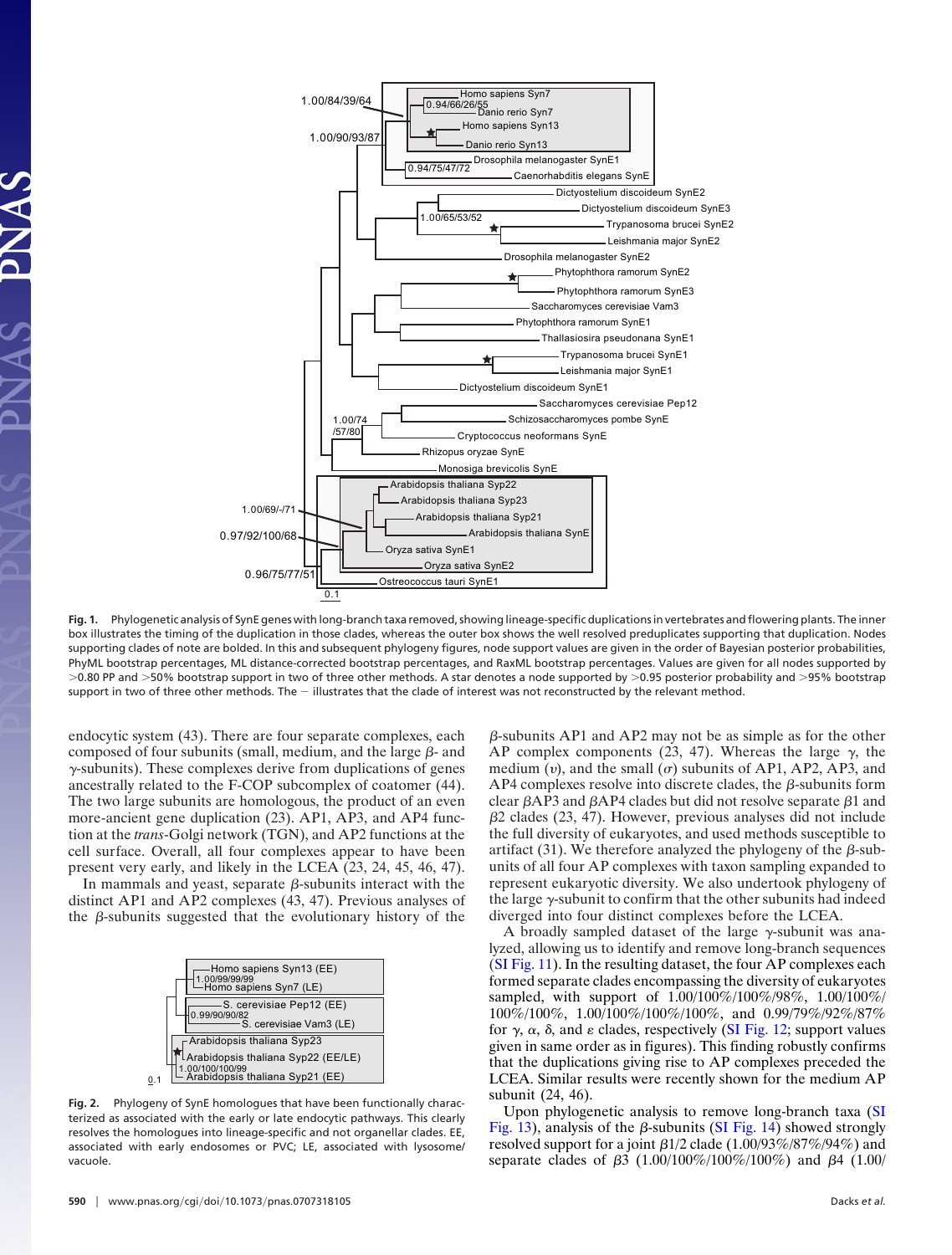

**Fig. 3.** Phylogenetic analysis of Rab 5 sequences. Shown is the phylogenetic analysis of Rab 5 homologues with long-branch taxa removed. The independent duplication of Rab 5 homologues in vertebrates (node value in bold) with the duplicate clades marked by the inner box and the node supporting their monophyly marked by the outer box is shown. Similar duplications are likely to have occurred in the kinetoplastids [\(SI Fig 10\)](http://www.pnas.org/cgi/content/full/0707318105/DC1); the placement of the *O. tauri* Rab 5B homologue is likely a result of long-branch attraction. Similar gene duplications may well have occurred in the fungi and Viridiplantae. However, in the latter two lineages, although the pattern is suggestive, it is not possible to state with certainty because of the lack of phylogenetic resolution.

100%/100%/100%). Many taxa do not, in fact, possess separate  $\beta$ 1 and  $\beta$ 2 homologues (47) [\(SI Table 1\)](http://www.pnas.org/cgi/content/full/0707318105/DC1). Phylogenetic analysis of the  $\beta$ 1/2 sequences alone did not resolve clades corresponding to AP1 and AP2, instead showing lineage-specific duplications (Fig. 4). Within flowering plants, a duplication specific for *A. thaliana* was found, but *Oryza sativa* and *Ostreococcus tauri* each possess a single  $\beta$ 1/2-subunit. In the kinetoplastids, a duplication into AP1 and AP2 before the divergence of *Trypanosoma* and *Leishmania* likely occurred. Even more clearly, in animals, the  $\beta$ 1 and  $\beta$ 2 paralogues duplicated after the proterostome/ deuterostome divergence, because all other metazoa and sister lineages have a single paralogue; specifically the  $\beta$ 1/2-subunits of the choanoflagellate *Monosiga brevicolis* and the proterostome invertebrates *Caenorhabditis elegans* and *Drosophila melanogaster*.

These data are most consistent with the duplications giving rise to all subunits of all AP complexes having occurred before the LCEA, with one exception. The  $\beta$ -subunit of AP1 and AP2 duplicated independently in multiple eukaryotic lineages, after their divergence from the common ancestor [\(SI Fig. 8](http://www.pnas.org/cgi/content/full/0707318105/DC1)*C*). Thus, it seems that in the LCEA, AP1 and AP2 shared a common  $\beta$ -subunit despite being fully differentiated with respect to all of the remaining subunits in each complex.



Fig. 4. Phylogenetic analysis of the  $\beta$ 1/2 clade. The lineage-specific duplicates are robustly resolved in *Arabidopsis*, in the vertebrates, and in the kinetoplastids (nodes shown in bold). The asterisks in the support values for the Viridiplantae denotes the fact that although the full clade of streptophytes and green algae is not reconstructed by PhyML and ML distance methods, a clade of the single *O. sativa* as an outgroup to the two *A. thaliana* duplicates is supported by 92% and 100%, respectively. This supports the conclusion of an independent duplication giving rise to  $\beta$ 1- and  $\beta$ 2-subunits in this lineage. Here, the inner box denotes the duplicate clades; the outer box illustrates the node supporting monophyly of the duplicates.

## **Discussion**

The ancestral eukaryote appears to have been a remarkably complex cell, with mitochondria, peroxisomes, introns, and nearly all eukaryotic hallmarks, including an endomembrane system (10–12, 14). In particular, all major vesicle coats and the organelles associated with those coats (10, 13, 32), as well as aspects of a sophisticated endocytic system, were already established before the LCEA (27). Our new analysis of three endocytic components, SynE, Rab 5, and  $\beta$ -adaptin, by contrast, reveals features that differentiated much later.

Instead of respective paralogues clustering according to intracellular location, as observed for most paralogues functioning in membrane transport pathways originating before the LCEA, SynE, Rab 5, and  $\beta$ 1/2 adaptin cluster by organismal lineage. It is not possible to reconstruct the exact number of endocytic homologues present in the LCEA, due in part to the lack of resolution in the deepest nodes of the phylogenies in Figs. 1 and 3 and in part to the formal possibility that other endocytic genes may have been present in this ancestor that have been subsequently lost in multiple lineages. However, the phylogenetic pattern observed is most consistent with there being fewer paralogues of these endocytic components in the ancestral eukaryote than there are in many eukaryotes today. Indeed, it is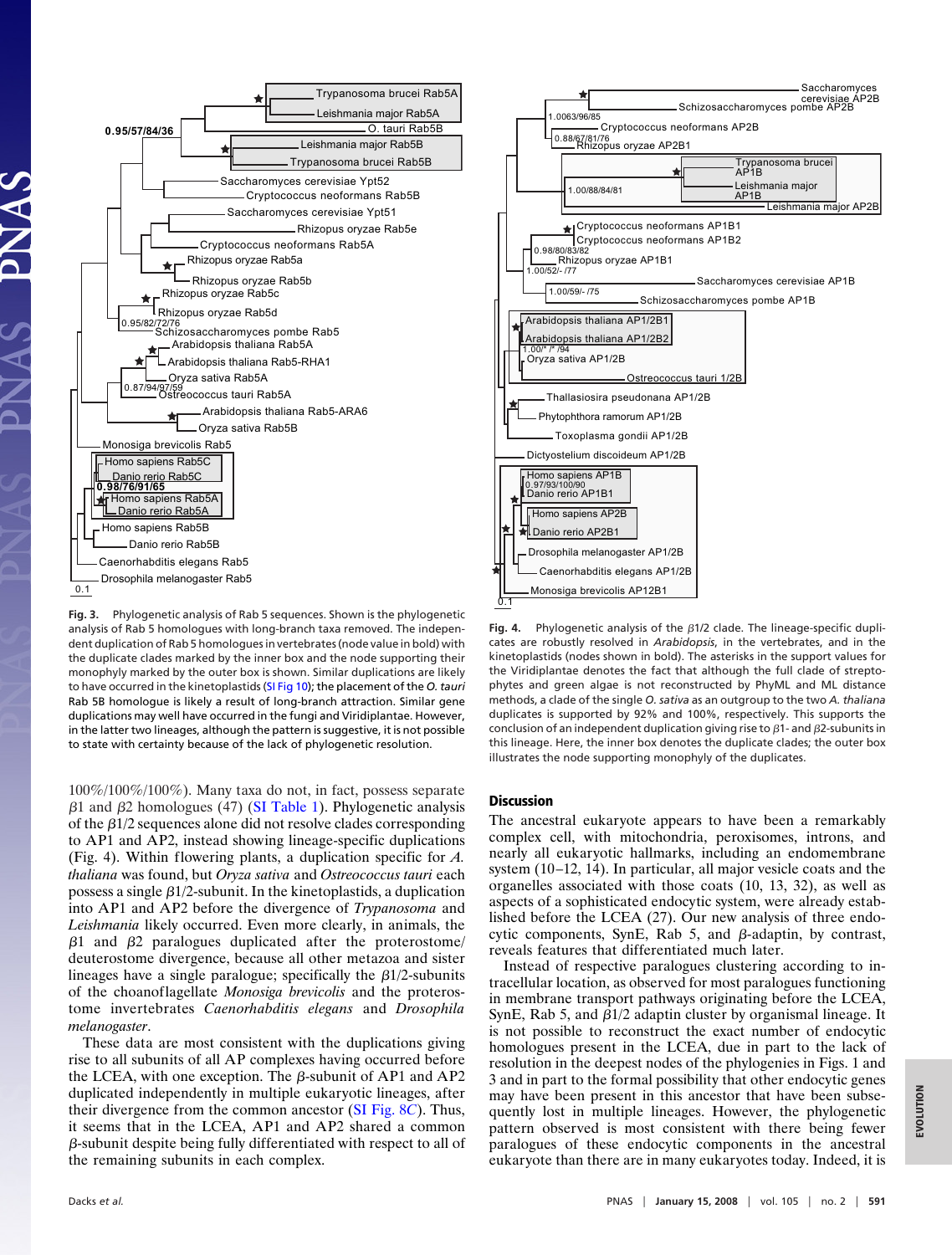

Big Bang

**Fig. 5.** Evolution of endocytic organelles with rabs and syntaxins. The phylogenetic data here are most consistent with the endocytic system having evolved by the process of autogenous organelle evolution illustrated in [SI Fig.](http://www.pnas.org/cgi/content/full/0707318105/DC1) [6](http://www.pnas.org/cgi/content/full/0707318105/DC1) but being interrupted by the eukaryotic big bang. A single undifferentiated endocytic compartment would have initially been serviced by both undifferentiated endocytic rabs and syntaxins. The rabs duplicated and diverged before the eukaryotic big bang, however the endocytic syntaxins did not. Post-LCEA SynE and Rab 5 continued the trajectory of gene duplication and functional divergence, yielding increased specificity of function.

most simply explained by the presence of single members of the SynE, Rab 5, and  $\beta$ 1/2 adaptin families in the LCEA that subsequently underwent several independent lineage-specific duplications [\(SI Fig. 8\)](http://www.pnas.org/cgi/content/full/0707318105/DC1).

The products of the duplicate genes encoding SynE, Rab 5, and  $\beta$ 1/2 adaptin subunit differ in their localizations and, for --adaptin, inclusion into separate protein complexes. Thus, the evidence suggests that these genes also diverged similarly in function in each lineage, indicative of convergent evolution. Because these examples involve basic cellular machinery, they differ from gene duplications involving specialized tissuespecific machinery (e.g., syntaxins 1, 2, 3, and 4 and their plant equivalents, syp 111, 121, 131, and relatives) (48, 49) and also from cases such as SSO1 and SSO2 in yeast, which encode plasma-membrane syntaxins with no discernable difference in function (50).

The endocytic system of the LCEA consisted, most parsimoniously, of an ancestral SynE homologue and at least one endocytic Rab (Fig. 5). Although the order in which the Rab subfamilies evolved from a single prototypic Rab protein is unknown, it is clear that Rab 5 and Rab 7, which today demarcate the early endosomes and lysosomes/vacuoles (19), were already present and distinct from one another (37). Thus, the LCEA differentiated recycling and degradative endocytic functions (Fig. 5). However, because the LCEA may have possessed only a single SynE homologue, this implies that the Rab 5 and Rab 7 compartments/subdomains were serviced by an undifferentiated ancestral SynE protein. The duplications giving rise to the endosomal and lysosomal/vacuolar SynE paralogues therefore occurred independently, with convergence of function in at least vertebrates, streptophytes, and ascomycetes. The ability of the *A. thaliana* AtVAM3 and AtPEP12 to complement vam3 and pep12 yeast mutants, respectively, are examples of experimentally demonstrated functional convergence (51, 52). Thus, in this respect, early endosomes and lysosomes/vacuoles were likely less distinct than they appear in some modern systems.

The duplications producing multiple Rab 5 paralogues also occurred independently in different lineages, implying continued evolution and specialization of the early endosomal system in many lineages subsequent to the LCEA (Fig. 5). That the  $\beta$ -adaptin duplications giving rise to distinct AP1 and AP2 subunits had not yet occurred in the LCEA suggests that the process of organellar differentiation begun by the other AP subunits was incomplete before the divergence of the major eukaryotic supergroups [\(SI Fig.](http://www.pnas.org/cgi/content/full/0707318105/DC1) [8\)](http://www.pnas.org/cgi/content/full/0707318105/DC1). Consistent with this idea of evolutionary plasticity in the eukaryotic endocytic system are recent studies of dynamin that suggest that its role in endocytosis likely evolved convergently in animals and ciliates (24). The loss of key endocytic components in eukaryotic lineages and the novel endocytic adaptors in opisthokonts, such as GGAs, and epsins also suggest evolutionary lability in the endocytic machinery (45).

Understanding the process by which eukaryotic organelles arose is a fundamental aim of evolutionary biology. If a cellular system evolving by paralagous organellar expansion (8, 28) was interrupted by a speciation event, a phylogenetic pattern could result whereby some of the organelle-specific machinery would resolve into clades by cellular function and some by lineage [\(SI](http://www.pnas.org/cgi/content/full/0707318105/DC1) [Fig. 6\)](http://www.pnas.org/cgi/content/full/0707318105/DC1). This pattern is precisely what is observed for the endocytic factors analyzed here. One important step to understanding the origins of eukaryotic cell organelles is to reconstruct the LCEA by comparative analysis. To achieve this, one must differentiate between truly ancestral eukaryotic characters and convergently evolved features restricted to well studied model organisms. Here, we show that certain gene duplications during the evolution of the endocytic system, previously considered ancestral for all eukaryotes, actually occurred much later. It will be important to assess in more detail when the various pieces of the endocytic machinery evolved relative to the LCEA, emphasising a need for experimental work in multiple and evolutionarily disparate organisms to determine which details of endocytosis are common to all eukaryotic cells.

## **Methods**

**Sequence Sampling Strategy.** To ensure representation from the major eukaryotic supergroups, to allow taxonomic comparability between analyses of the various proteins, to avoid issues of paralogy, and to maintain taxon cardinality amenable to rigorous computational analysis, an *a priori* sampling strategy was used. Amino acid sequences of Rab 5, SynE, and the large AP subunits were retrieved from representatives of the five eukaryotic supergroups with completed genome sequences. Homology was assessed by BLAST (53) and reciprocal BLAST, whereby candidates retrieved the initial query or named homologues thereof with at least five orders of magnitude better than the next named homologue of a different subfamily. Otherwise, the putative candidate was excluded from analyses to avoid paralogy issues. Sequences were retrieved from the National Center for Biotechnology Information (NCBI) (www.ncbi.nlm.nih.gov), the Joint Genome Institute [(JGI) www.jgi. doe.gov/], or from the URLs given in brackets. Accession numbers for proteins used for the analyses can be found in [SI Table 2.](http://www.pnas.org/cgi/content/full/0707318105/DC1)

The taxa included in preliminary phylogenetic analyses were *A. thaliana* (NCBI), *C. elegans* (NCBI), *Chlamydomonas reinhardtii* (JGI)*, Cryptococcus neoformans* (NCBI), *Cyanidioschyzon merolae* (http://merolae.biol.s. u-tokyo.ac.jp), *Danio rerio* (NCBI), *Dictyostelium discoideum* (NCBI), *D. melanogaster* (NCBI), *Entamoeba histolytica* (NCBI), *Giardia intestinalis* (NCBI), *Homo sapiens* (NCBI)*, Leishmania major* (www.genedb.org/), *M. brevicolis* (JGI), *Naegleria gruberi* (JGI), *O. sativa* (NCBI), *O. tauri* (JGI), *Phytophthora ramorum* (JGI), *Plasmodium falciparum* (NCBI), *Rhizopus oryzae* (JGI), *S. cerevisiae* (NCBI), *Schizosaccharomyces pombe* (NCBI), *Thallasiosira pseudonana* (JGI), and *Trypanosoma brucei* (NCBI). To maintain comparability between analyses, *C. merolae*, *N. gruberi*, *T. thermophila*, and *C. reinhardtii*, although sampled, were excluded, because in each case at least two of the four possible genes examined could not be confidently identified by the above criteria. *Trichomonas vaginalis* was also excluded because of massive expansion of its endocytic machinery (54).

**Alignment and Phylogeny.** Amino acid sequences were aligned by using TCoffee v.1.37 (55) and were manually adjusted. Only unambiguously aligned regions of homology were retained. Details of the datasets, including size and models of sequence evolution, are in [SI Table 3.](http://www.pnas.org/cgi/content/full/0707318105/DC1) Alignments are available on request. For each protein, an initial phylogenetic analysis was performed to identify long-branch sequences, which were likely to contribute artifacts to subsequent analyses. These sequences were then removed, and a new mask was created, allowing for more alignment positions to be analyzed and for